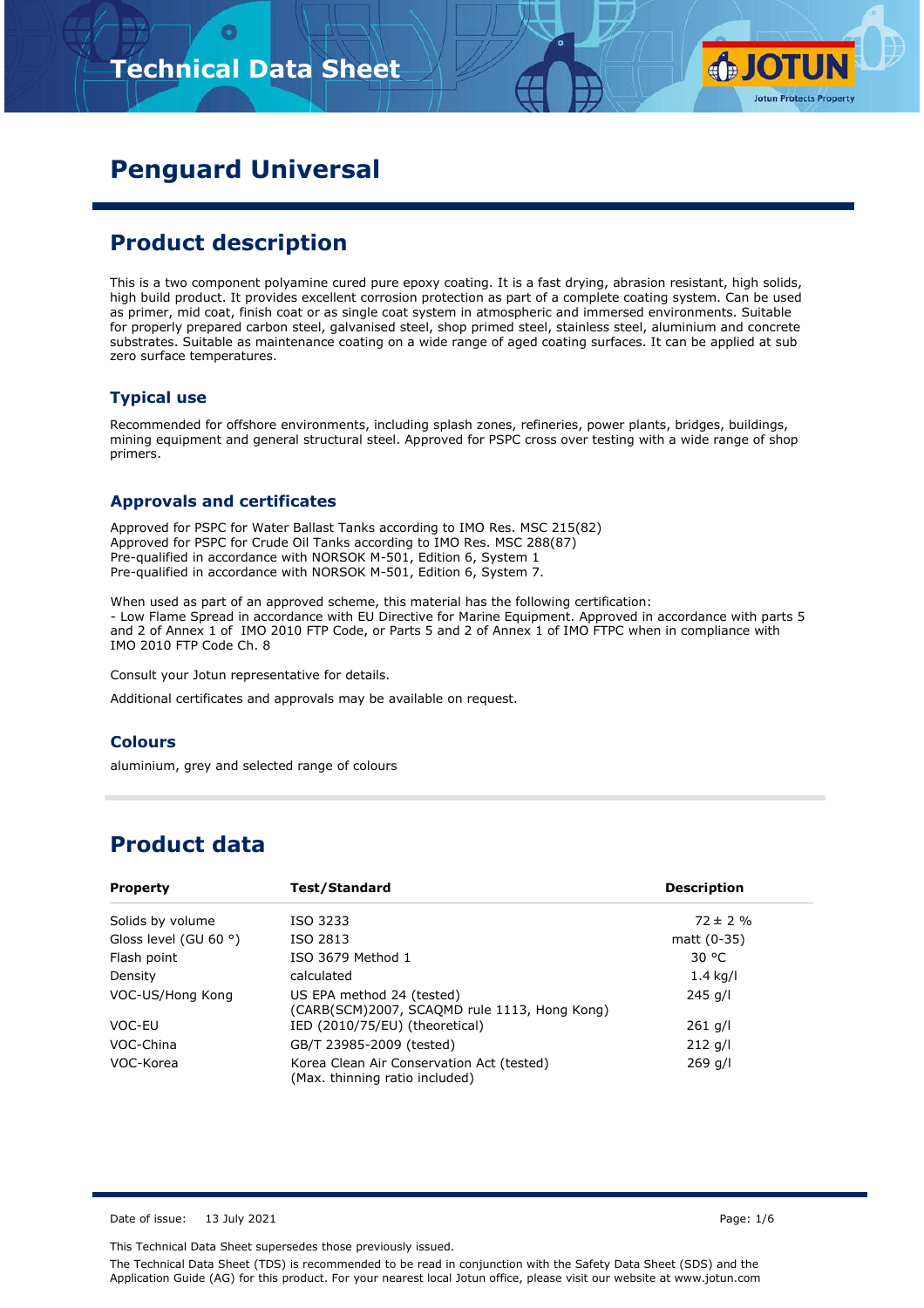

The provided data is typical for factory produced products, subject to slight variation depending on colour. All data is valid for mixed paint.

Gloss description: According to Jotun Performance Coatings' definition.

Gloss level may vary slightly with colour, application method, film thickness and with environmental conditions during application and drying/curing.

### **Film thickness per coat**

#### **Typical recommended specification range**

| Dry film thickness         |                                | 70 - 300 um    |  |
|----------------------------|--------------------------------|----------------|--|
| Wet film thickness         |                                | $105 - 415$ µm |  |
| Theoretical spreading rate | $10.3 - 2.4$ m <sup>2</sup> /l |                |  |

# **Surface preparation**

To secure lasting adhesion to the subsequent product all surfaces shall be clean, dry and free from any contamination.

#### **Surface preparation summary table**

|                   | <b>Surface preparation</b>                                                                                                                                                     |                                                                                                                                                                      |  |  |
|-------------------|--------------------------------------------------------------------------------------------------------------------------------------------------------------------------------|----------------------------------------------------------------------------------------------------------------------------------------------------------------------|--|--|
| <b>Substrate</b>  | <b>Minimum</b>                                                                                                                                                                 | Recommended                                                                                                                                                          |  |  |
| Carbon steel      | St 2 (ISO 8501-1)                                                                                                                                                              | Sa 2½ (ISO 8501-1)                                                                                                                                                   |  |  |
| Aluminium         | The surface shall be hand or machine<br>abraded with non-metallic abrasives<br>or bonded fibre machine or hand<br>abrasive pads to impart a scratch<br>pattern to the surface. | Abrasive blast cleaning to achieve a<br>surface profile using non-metallic<br>abrasive media which is suitable to<br>achieve a sharp and angular surface<br>profile. |  |  |
| Galvanised steel  | The surface shall be clean, dry and<br>appear with a rough and dull profile.                                                                                                   | Sweep blast-cleaning using non-<br>metallic abrasive leaving a clean,<br>rough and even pattern.                                                                     |  |  |
| Stainless steel   | The surface shall be hand or machine<br>abraded with non-metallic abrasives<br>or bonded fibre machine or hand<br>abrasive pads to impart a scratch<br>pattern to the surface. | Abrasive blast cleaning to achieve a<br>surface profile using non-metallic<br>abrasive media which is suitable to<br>achieve a sharp and angular surface<br>profile. |  |  |
| Shop primed steel | Dry, clean and intact shop primer.                                                                                                                                             | Sweep blasted or alternatively blasted<br>to Sa 2 (ISO 8501-1) of at least 70 %<br>of the surface.                                                                   |  |  |
| Coated surfaces   | Clean, dry and undamaged compatible<br>coating                                                                                                                                 | P Sa 21/2 (ISO 8501-2)                                                                                                                                               |  |  |
|                   |                                                                                                                                                                                |                                                                                                                                                                      |  |  |

Date of issue: 13 July 2021 Page: 2/6

This Technical Data Sheet supersedes those previously issued.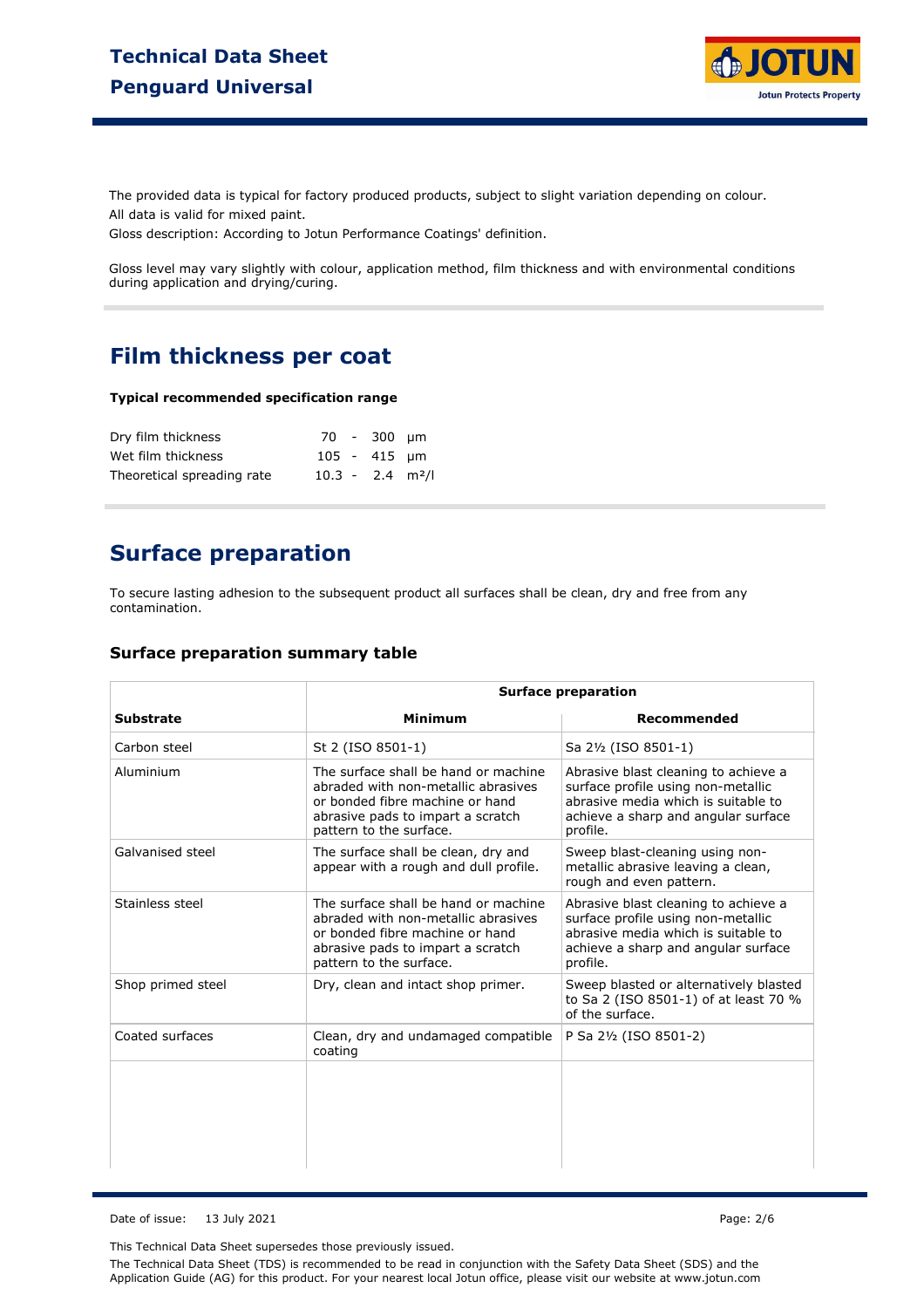### **Technical Data Sheet**

### **Penguard Universal**



| Concrete | Minimum 4 weeks curing. Moisture<br>content maximum 5 %. Mechanically<br>prepare the existing concrete surface<br>by scabbling, needle gun, mechanical<br>disc grinding. | Minimum 4 weeks curing. Moisture<br>content maximum 5 %. Prepare the<br>surface by means of enclosed blast<br>shot or diamond grinding and other<br>appropriate means to abrade the<br>surrounding concrete and to remove<br>laitance. |
|----------|--------------------------------------------------------------------------------------------------------------------------------------------------------------------------|----------------------------------------------------------------------------------------------------------------------------------------------------------------------------------------------------------------------------------------|
|----------|--------------------------------------------------------------------------------------------------------------------------------------------------------------------------|----------------------------------------------------------------------------------------------------------------------------------------------------------------------------------------------------------------------------------------|

Optimum performance, including adhesion, corrosion protection, heat resistance and chemical resistance is achieved with recommended surface preparation.

# **Application**

### **Application methods**

The product can be applied by

| Spray:  | Use airless spray.                                                                                                                                                                                                           |
|---------|------------------------------------------------------------------------------------------------------------------------------------------------------------------------------------------------------------------------------|
| Brush:  | Recommended for stripe coating and small areas, care must be taken to achieve the<br>specified dry film thickness.                                                                                                           |
| Roller: | May be used for small areas but is not recommended for first primer coat. However, when<br>using roller application care must be taken to apply sufficient material in order to achieve<br>the specified dry film thickness. |

### **Product mixing ratio (by volume)**

| Penguard Universal Comp A | 3 part(s)    |
|---------------------------|--------------|
| Penguard Universal Comp B | 1 part $(s)$ |

### **Thinner/Cleaning solvent**

Thinner: Jotun Thinner No. 17

#### **Guiding data for airless spray**

| Nozzle tip (inch/1000):       | 17-31              |
|-------------------------------|--------------------|
| Pressure at nozzle (minimum): | 150 bar / 2100 psi |

# **Drying and Curing time**

| Substrate temperature     |      |      |               |      | $-10\degree$ C $-5\degree$ C $0\degree$ C $5\degree$ C $10\degree$ C $23\degree$ C $40\degree$ C |     |       |
|---------------------------|------|------|---------------|------|--------------------------------------------------------------------------------------------------|-----|-------|
| Surface (touch) dry       | 27 h |      | 15h 11h 7h 5h |      |                                                                                                  |     | 2h 1h |
| Walk-on-dry               | 73 h | 35 h | 24 h          | 14h  | 10 h                                                                                             | 5 h | - 2 h |
| Dry to over coat, minimum | 36 h | 25 h | 16 h          | 10 h | 7 h                                                                                              | 4 h | 2 h   |
| Dried/cured for service   |      |      | 21 d          | 14 d | 11d                                                                                              | 7 d | 4 d   |

For maximum overcoating intervals, refer to the Application Guide (AG) for this product.

Date of issue: 13 July 2021 2021 2021 2021 2021 2021 2022 2021 2022 2022 2022 2022 2022 2022 2022 2022 2022 2022 2022 2022 2022 2022 2022 2022 2022 2022 2022 2022 2022 2022 2022 2022 2022 2022 2022 2022 2022 2022 2022 2022

This Technical Data Sheet supersedes those previously issued.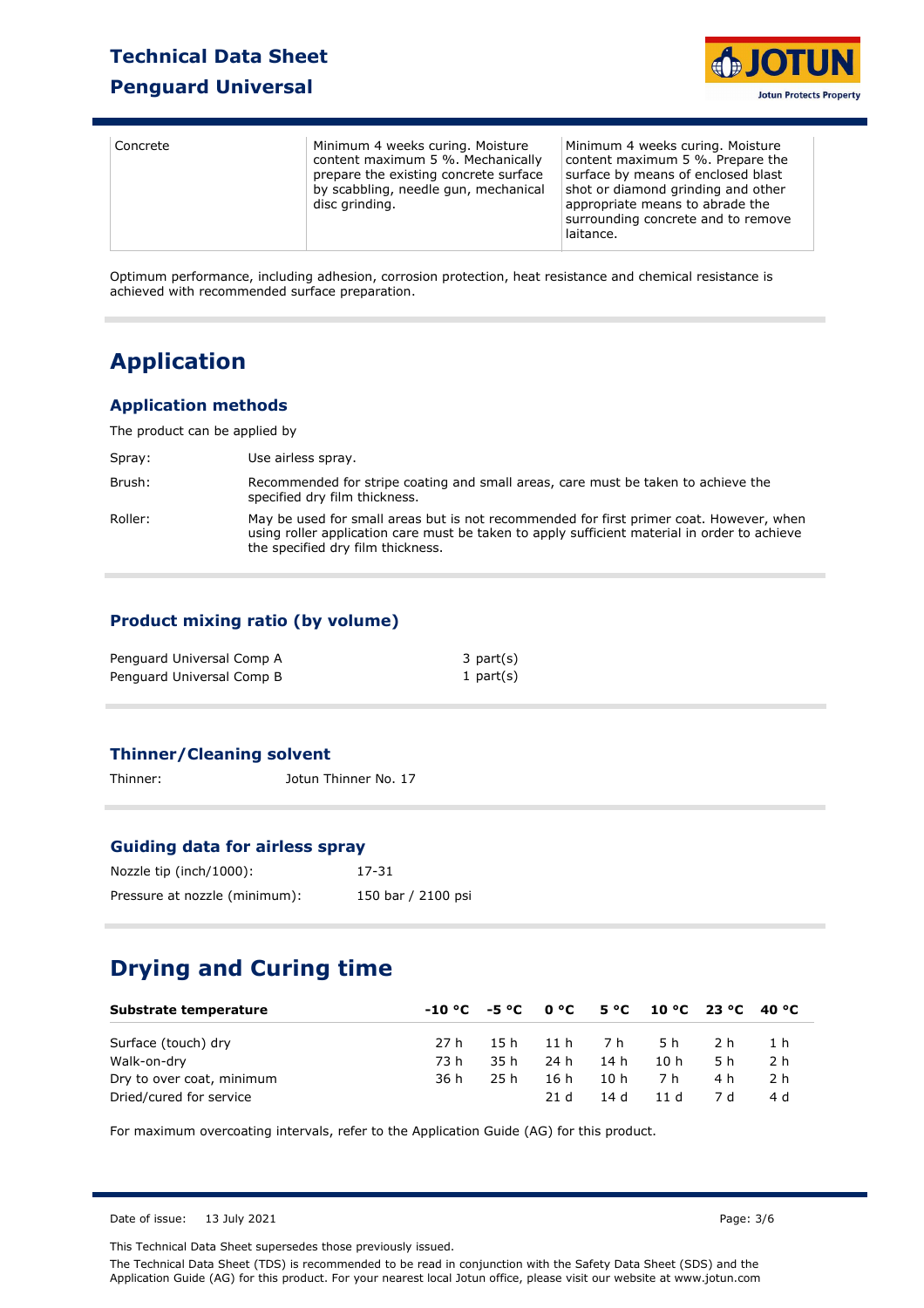# **Technical Data Sheet Penguard Universal**



Drying and curing times are determined under controlled temperatures and relative humidity below 85 %, and at average of the DFT range for the product.

Surface (touch) dry: The state of drying when slight pressure with a finger does not leave an imprint or reveal tackiness.

Walk-on-dry: Minimum time before the coating can tolerate normal foot traffic without permanent marks, imprints or other physical damage.

Dry to over coat, minimum: The recommended shortest time before the next coat can be applied.

Dried/cured for service: Minimum time before the coating can be permanently exposed to the intended environment/medium.

# **Induction time and Pot life**

| <b>Paint temperature</b> | 23 °C            |
|--------------------------|------------------|
| Induction time           | $10 \text{ min}$ |
| Pot life                 | 2 h              |

### **Heat resistance**

|                     | <b>Temperature</b> |        |  |
|---------------------|--------------------|--------|--|
|                     | Continuous         | Peak   |  |
| Dry, atmospheric    | 120 °C             | 140 °C |  |
| Immersed, sea water | 60 °C              | 70 °C  |  |
| Immersed, crude oil | °C<br>80           | 90 °C  |  |

Peak temperature duration max. 1 hour.

The temperatures listed relate to retention of protective properties. Aesthetic properties may suffer at these temperatures.

Note that the coating will be resistant to various immersion temperatures depending on the specific chemical and whether immersion is constant or intermittent. Heat resistance is influenced by the total coating system. If used as part of a system, ensure all coatings in the system have similar heat resistance.

# **Product compatibility**

Depending on the actual exposure of the coating system, various primers and topcoats can be used in combination with this product. Some examples are shown below. Contact Jotun for specific system recommendation.

| Previous coat:   | inorganic zinc silicate shop primer, epoxy, epoxy mastic, zinc epoxy, zinc silicate |
|------------------|-------------------------------------------------------------------------------------|
| Subsequent coat: | acrylic, alkyd, epoxy, polyurethane, polysiloxane, epoxy mastic, vinyl epoxy        |

# **Packaging (typical)**

|                           | Volume   | <b>Size of containers</b> |
|---------------------------|----------|---------------------------|
|                           | (litres) | (litres)                  |
| Penguard Universal Comp A | 15       | 20                        |

Date of issue: 13 July 2021 **Page: 4/6** 

This Technical Data Sheet supersedes those previously issued.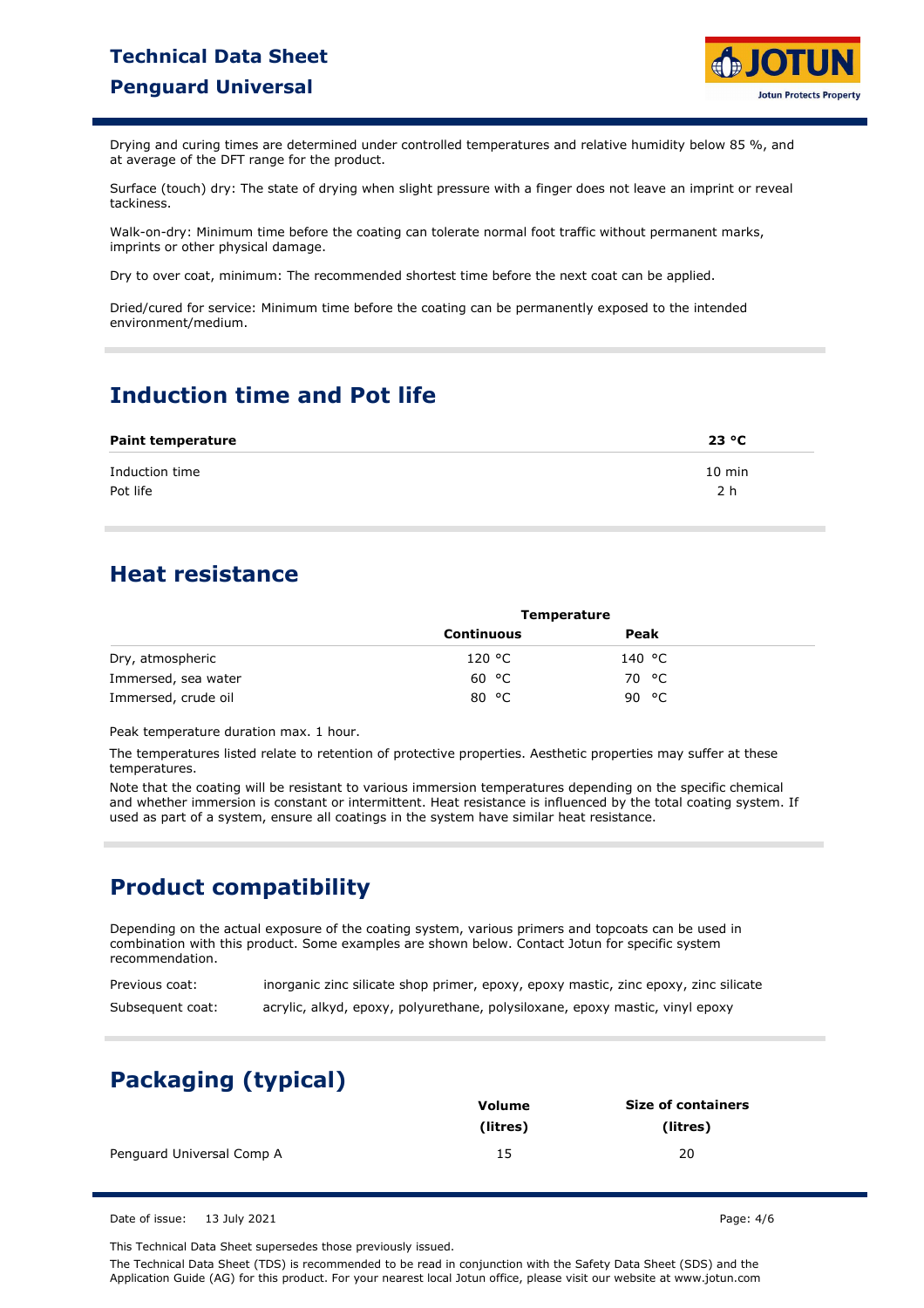# **Technical Data Sheet Penguard Universal**



Penguard Universal Comp B 5 5

The volume stated is for factory made colours. Note that local variants in pack size and filled volumes can vary due to local regulations.

# **Storage**

The product must be stored in accordance with national regulations. Keep the containers in a dry, cool, well ventilated space and away from sources of heat and ignition. Containers must be kept tightly closed. Handle with care.

#### **Shelf life at 23 °C**

Penguard Universal Comp A Penguard Universal Comp B 48 month(s) 48 month(s)

In some markets commercial shelf life can be dictated shorter by local legislation. The above is minimum shelf life, thereafter the paint quality is subject to re-inspection.

# **Caution**

This product is for professional use only. The applicators and operators shall be trained, experienced and have the capability and equipment to mix/stir and apply the coatings correctly and according to Jotun's technical documentation. Applicators and operators shall use appropriate personal protection equipment when using this product. This guideline is given based on the current knowledge of the product. Any suggested deviation to suit the site conditions shall be forwarded to the responsible Jotun representative for approval before commencing the work.

# **Health and safety**

Please observe the precautionary notices displayed on the container. Use under well ventilated conditions. Do not inhale spray mist. Avoid skin contact. Spillage on the skin should immediately be removed with suitable cleanser, soap and water. Eyes should be well flushed with water and medical attention sought immediately.

# **Colour variation**

When applicable, products primarily meant for use as primers or antifoulings may have slight colour variations from batch to batch. Such products and epoxy based products used as a finish coat may chalk when exposed to sunlight and weathering.

Colour and gloss retention on topcoats/finish coats may vary depending on type of colour, exposure environment such as temperature, UV intensity etc., application quality and generic type of paint. Contact your local Jotun office for further information.

# **Disclaimer**

Date of issue: 13 July 2021 Page: 5/6

This Technical Data Sheet supersedes those previously issued.